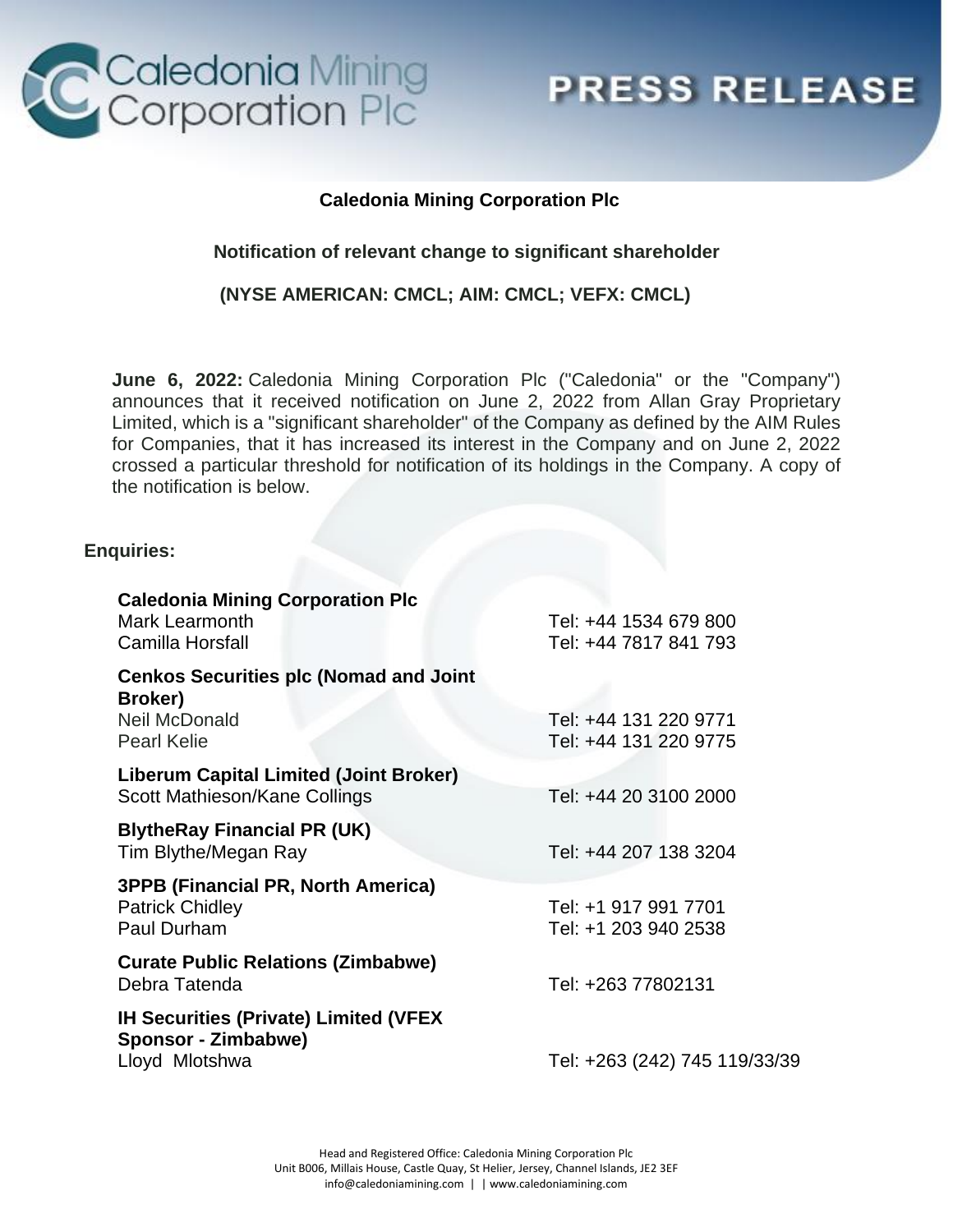TR-1: Standard form for notification of major holdings

| 1. Issuer Details                                                                                            |
|--------------------------------------------------------------------------------------------------------------|
| <b>ISIN</b>                                                                                                  |
| JE00BF0XVB15                                                                                                 |
| <b>Issuer Name</b>                                                                                           |
| CALEDONIA MINING CORPORATION PLC                                                                             |
| <b>UK or Non-UK Issuer</b>                                                                                   |
| UK.                                                                                                          |
| 2. Reason for Notification                                                                                   |
| An acquisition or disposal of voting rights                                                                  |
| 3. Details of person subject to the notification obligation                                                  |
| <b>Name</b>                                                                                                  |
| Allan Gray Proprietary Limited                                                                               |
| City of registered office (if applicable)                                                                    |
| Cape Town                                                                                                    |
| Country of registered office (if applicable)                                                                 |
| South Africa                                                                                                 |
| 4. Details of the shareholder                                                                                |
| Full name of shareholder(s) if different from the person(s) subject to the<br>notification obligation, above |

**City of registered office (if applicable)**

# **Country of registered office (if applicable)**

| 5. Date on which the threshold was crossed or reached |
|-------------------------------------------------------|
|-------------------------------------------------------|

| 02-Jun-2022 |  |
|-------------|--|
|             |  |

**6. Date on which Issuer notified**

02-Jun-2022

| 7. Total positions of person(s) subject to the notification obligation                   |                                                               |                                                                                      |                                            |                                                              |
|------------------------------------------------------------------------------------------|---------------------------------------------------------------|--------------------------------------------------------------------------------------|--------------------------------------------|--------------------------------------------------------------|
|                                                                                          | % of voting rights<br>attached to<br>shares (total of<br>8.A) | % of voting rights<br>through financial<br>instruments (total<br>of $8.B 1 + 8.B 2)$ | <b>Total of both in</b><br>$% (8.A + 8.B)$ | <b>Total number</b><br>of voting<br>rights held in<br>issuer |
| Resulting<br>situation on the<br>date on which<br>threshold was<br>crossed or<br>reached | 16.129000                                                     | 0.000000                                                                             | 16.129000                                  | 2069891                                                      |
| Position of<br>previous                                                                  |                                                               |                                                                                      |                                            |                                                              |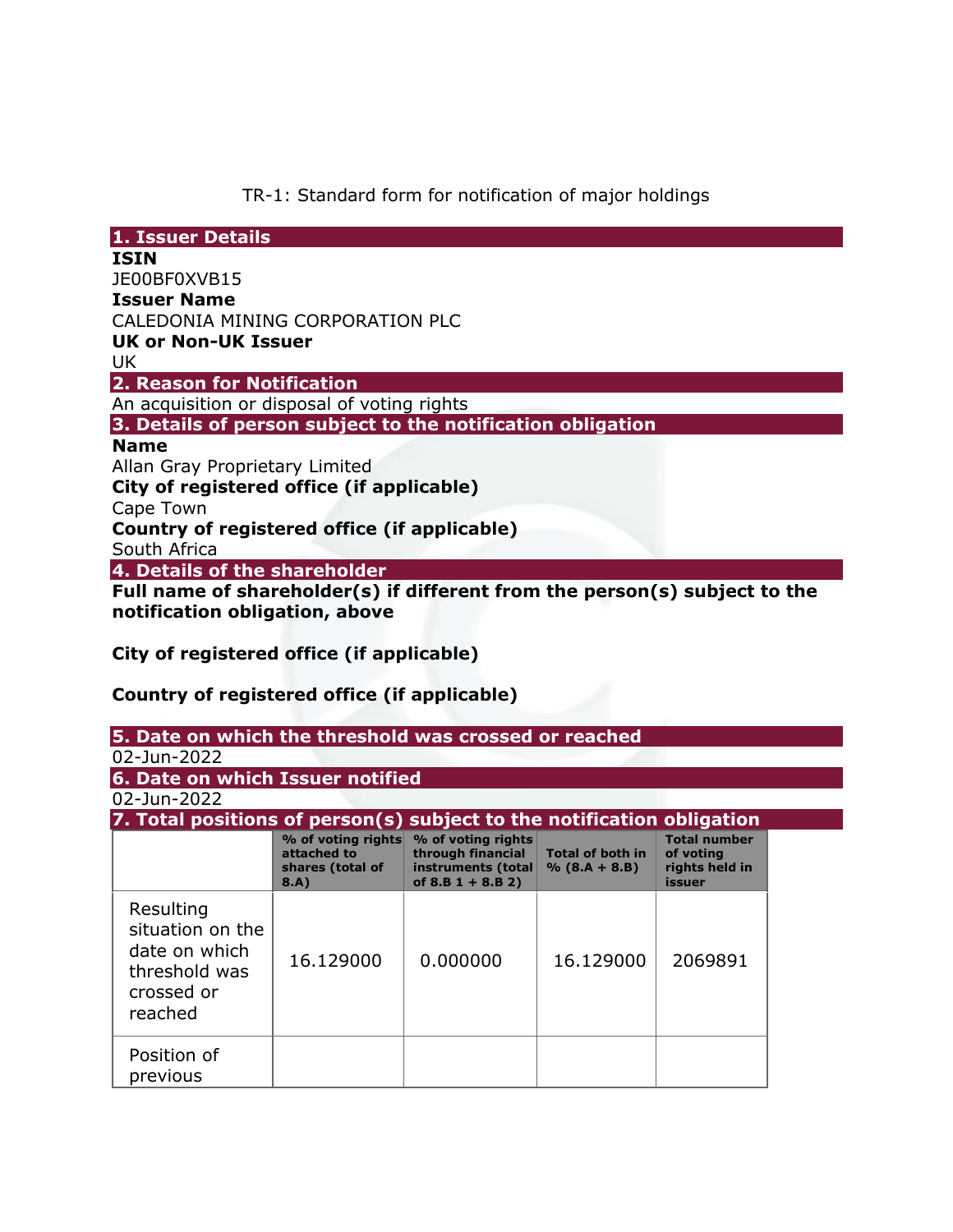| notification (if |  |  |
|------------------|--|--|
| applicable)      |  |  |

#### **8. Notified details of the resulting situation on the date on which the threshold was crossed or reached 8A. Voting rights attached to shares**

| <b>Class/Type of</b><br>shares ISIN<br>code(if possible) | Number of direct<br>voting rights<br>(DTR5.1) | voting rights<br>(DTR5.2.1) | Number of indirect <sub>%</sub> of direct voting<br>rights (DTR5.1) | $\%$ of indirect<br>voting rights<br>(DTR5.2.1) |
|----------------------------------------------------------|-----------------------------------------------|-----------------------------|---------------------------------------------------------------------|-------------------------------------------------|
| JE00BF0XVB15                                             | 2069891                                       |                             | 16.129000                                                           |                                                 |
| Sub Total 8.A                                            | 2069891                                       |                             | 16.129000%                                                          |                                                 |

## **8B1. Financial Instruments according to (DTR5.3.1R.(1) (a))**

| <b>Type of financial</b><br>instrument | date | Expiration Exercise/conversion<br>period | Number of voting rights that may<br>be acquired if the instrument is<br>exercised/converted | $%$ of<br>voting<br>rights |
|----------------------------------------|------|------------------------------------------|---------------------------------------------------------------------------------------------|----------------------------|
|                                        |      |                                          |                                                                                             |                            |
| Sub Total 8.B1                         |      |                                          |                                                                                             |                            |

### **8B2. Financial Instruments with similar economic effect according to (DTR5.3.1R.(1) (b))**

| <b>Type of</b><br>financial<br>instrument | <b>Expiration</b><br>date | $\mathsf{\mathsf{Exercise}/}\mathsf{conversion}$<br>period | <b>Physical or cash</b><br>settlement | Number of<br>voting rights | $\sim$ of voting<br><b>rights</b> |
|-------------------------------------------|---------------------------|------------------------------------------------------------|---------------------------------------|----------------------------|-----------------------------------|
| Sub Total 8.B2                            |                           |                                                            |                                       |                            |                                   |

### **9. Information in relation to the person subject to the notification obligation**

2. Full chain of controlled undertakings through which the voting rights and/or the financial instruments are effectively held starting with the ultimate controlling natural person or legal entities (please add additional rows as necessary)

| <b>Ultimate</b><br>controlling person | Name of<br>controlled<br>undertaking                            | % of voting rights if through financial<br>it equals or is<br>higher than the<br>notifiable threshold | % of voting rights<br>instruments if it<br>equals or is higher than the notifiable<br>than the notifiable threshold<br>threshold | <b>Total of both if it</b><br>equals or is higher |
|---------------------------------------|-----------------------------------------------------------------|-------------------------------------------------------------------------------------------------------|----------------------------------------------------------------------------------------------------------------------------------|---------------------------------------------------|
| Allan Gray<br>Proprietary<br>Limited  | Allan Gray<br>Africa Ex-<br><b>SA Equity</b><br>Fund<br>Limited | 10.493000                                                                                             |                                                                                                                                  | 10.493000%                                        |
| Allan Gray<br>Proprietary<br>Limited  | Allan Gray<br>Africa<br>Equity                                  | 5.636000                                                                                              |                                                                                                                                  | 5.636000%                                         |